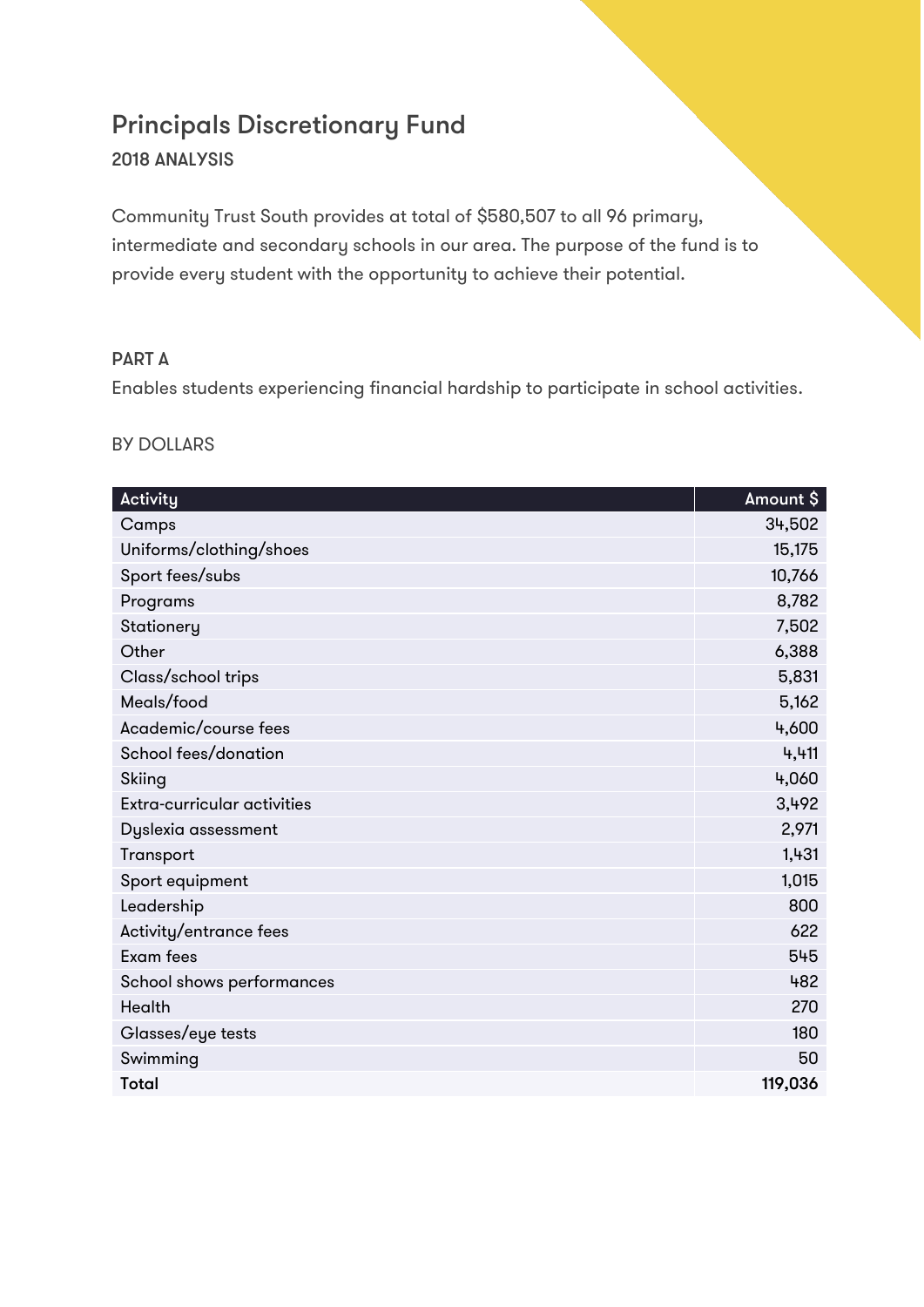#### NUMBER OF STUDENTS BENEFITING

| Activity                    |       |
|-----------------------------|-------|
| Meals/food                  | 1,050 |
| Camps                       | 864   |
| Sport fees/subs             | 316   |
| Stationery                  | 289   |
| Uniforms/clothing/shoes     | 288   |
| Transport                   | 260   |
| Class/school trips          | 239   |
| Other                       | 121   |
| Activity/entrance fees      | 85    |
| Extra-curricular activities | 56    |
| Skiing                      | 49    |
| Sport equipment             | 49    |
| School shows performances   | 41    |
| School fees/donation        | 36    |
| Leadership                  | 35    |
| Programs                    | 28    |
| <b>Health</b>               | 18    |
| Academic/course fees        | 14    |
| Dyslexia assessment         | 13    |
| <b>Exam</b> fees            | 11    |
| Glasses/eye tests           | 4     |
| Swimming                    | 3     |
| <b>Total</b>                | 3,869 |

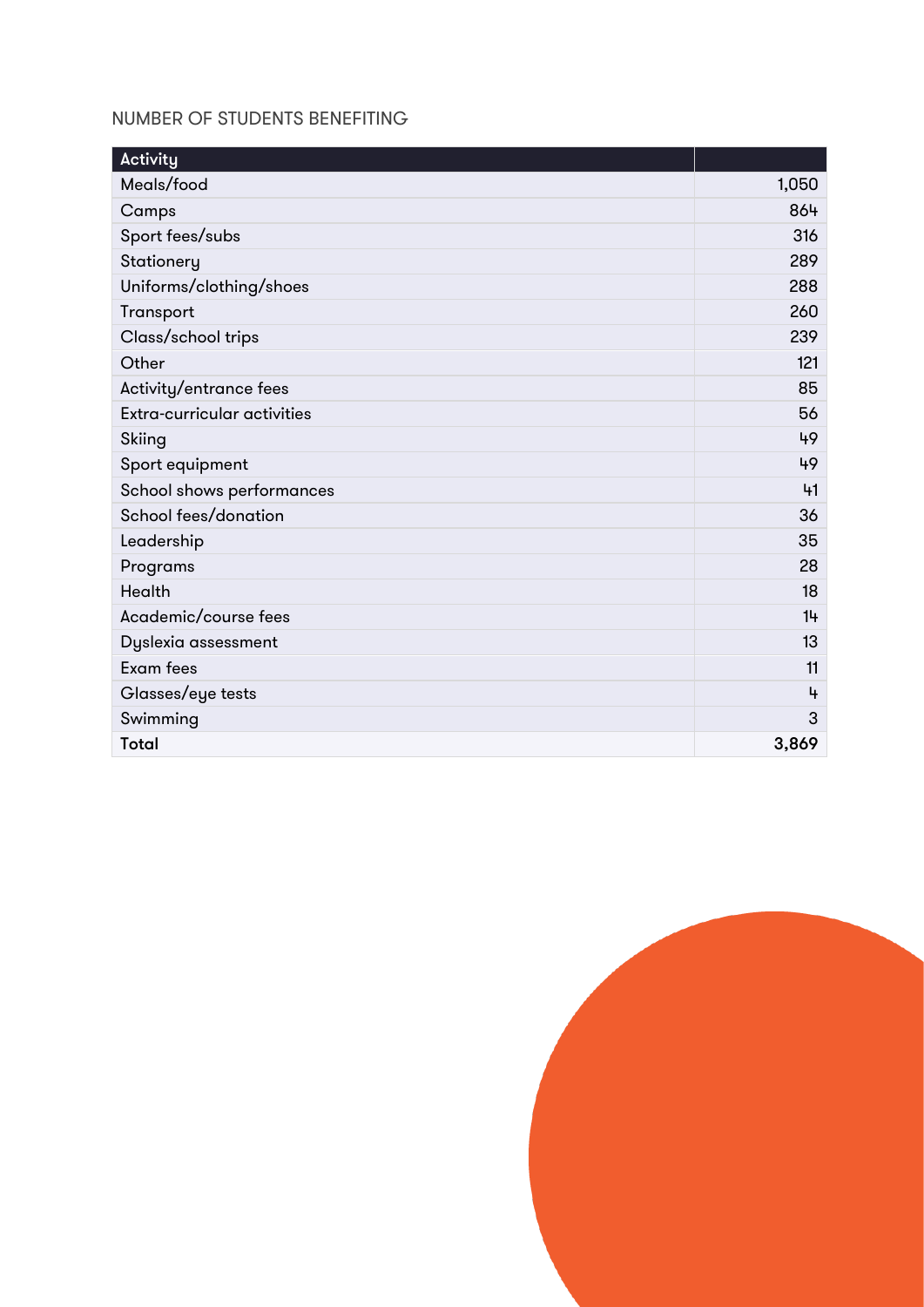## PART B

Supports schools to raise student achievement, address inequalities and reduce barriers to participation across specific Community Trust South education, sport, art and culture priorities.

#### BY DOLLARS

| <b>Community Trust South Priority</b>                                                                                                                                                                                      | Amount \$ |
|----------------------------------------------------------------------------------------------------------------------------------------------------------------------------------------------------------------------------|-----------|
| <b>Education</b>                                                                                                                                                                                                           |           |
| Addressing issues of inequality that present barriers to learning and<br>participating                                                                                                                                     | 87,793    |
| Preparation of students for life after their schooling, with a focus on: life<br>skills and financial literacy, careers education, effective<br>transitions/pathways, linkages between education and industry              | 25,621    |
| Raising achievement of identified under achieving year 1-8 students                                                                                                                                                        | 114,690   |
| Students identified by their school as being at risk of disengaging                                                                                                                                                        | 62,987    |
| <b>Active Lifestyles</b>                                                                                                                                                                                                   |           |
| Provide grassroots support for life long active participation and<br>engagement with a focus on: children (0-13 years), coaching and<br>volunteering, inactive people and people experiencing barriers to<br>participation | 44,649    |
| Arts, Heritage and Culture                                                                                                                                                                                                 |           |
| Increase awareness of and access to arts, heritage and culture; and to<br>support active participation in artistic, cultural and heritage activities; with<br>a particular focus on children and youth                     | 78,597    |
| <b>Total</b>                                                                                                                                                                                                               | 414,337   |

## NUMBER OF STUDENTS BENEFITING

| <b>Community Trust South Priority</b>                                                                                                                                                                                   |       |
|-------------------------------------------------------------------------------------------------------------------------------------------------------------------------------------------------------------------------|-------|
| <b>Education</b>                                                                                                                                                                                                        |       |
| Addressing issues of inequality that present barriers to learning and<br>participating                                                                                                                                  | 1,167 |
| Preparation of students for life after their schooling, with a focus on: life<br>skills and financial literacy, careers education, effective<br>transitions/pathways, linkages between education and industry           | 1,249 |
| Raising achievement of identified under achieving year 1-8 students                                                                                                                                                     | 1,878 |
| Students identified by their school as being at risk of disengaging                                                                                                                                                     | 905   |
| <b>Active Lifestyles</b>                                                                                                                                                                                                |       |
| Provide grassroots support for life long active participation and engagement<br>with a focus on: children (0-13 years), coaching and volunteering, inactive<br>people and people experiencing barriers to participation | 1,753 |